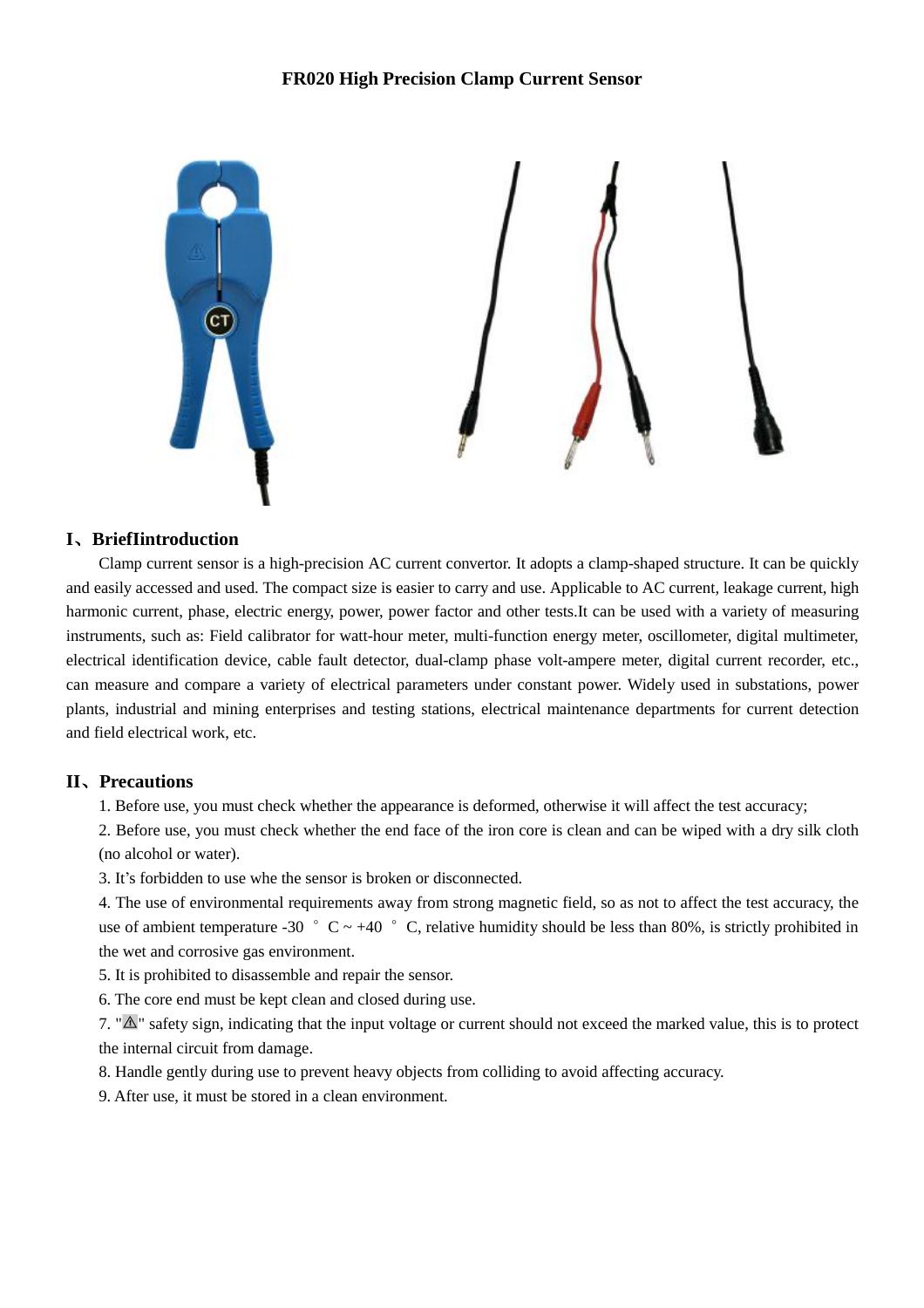# **III、Specification Size**

1. External Dimensions



- 1. Clamp head
- 2. Coil tap
- 3. Coil tap
- 4. Sensor output plug (φ3.5mm audio plug)
- 5. Output leads
- 6. Directional sign

## 2. Specification Parameter

| <b>Features</b>              | Portable CT clamp structure, safe and convenient to use                                                           |
|------------------------------|-------------------------------------------------------------------------------------------------------------------|
| <b>Jaw Size</b>              | $\Phi$ 20mm                                                                                                       |
| Range                        | $AC \quad 0 \sim 200A$                                                                                            |
| <b>Resolution</b>            | AC 0.1 <sub>m</sub> A                                                                                             |
| <b>Accuracy</b>              | 0.2%FS(50Hz/60Hz; $23^{\circ}C \pm 2^{\circ}C$ )                                                                  |
| <b>Phase Error</b>           | $\leq$ 2° (50Hz/60Hz; 23°C $\pm$ 2°C)                                                                             |
| <b>Turn Ratio</b>            | 3000:1(optional 2000: 1; 1000: 1)                                                                                 |
| <b>Reference</b><br>load     | RL: $0 \sim 300 \text{mA} \le 500 \Omega$ ; $0 \sim 3 \text{A} \le 50 \Omega$ ; $0 \sim 30 \text{A} \le 5 \Omega$ |
| <b>Dimensions</b>            | L58.5mm×T28.3mm×高 160mm                                                                                           |
| Output<br><b>Interface</b>   | $\Phi$ 3.5mmaudio plug                                                                                            |
| <b>Output Line</b><br>Length | 2m                                                                                                                |
| Weight                       | 250g                                                                                                              |
| Output<br><b>Method</b>      | Current sensing output                                                                                            |
| <b>External</b>              | ABS resin, flame retardant rating 94V0                                                                            |